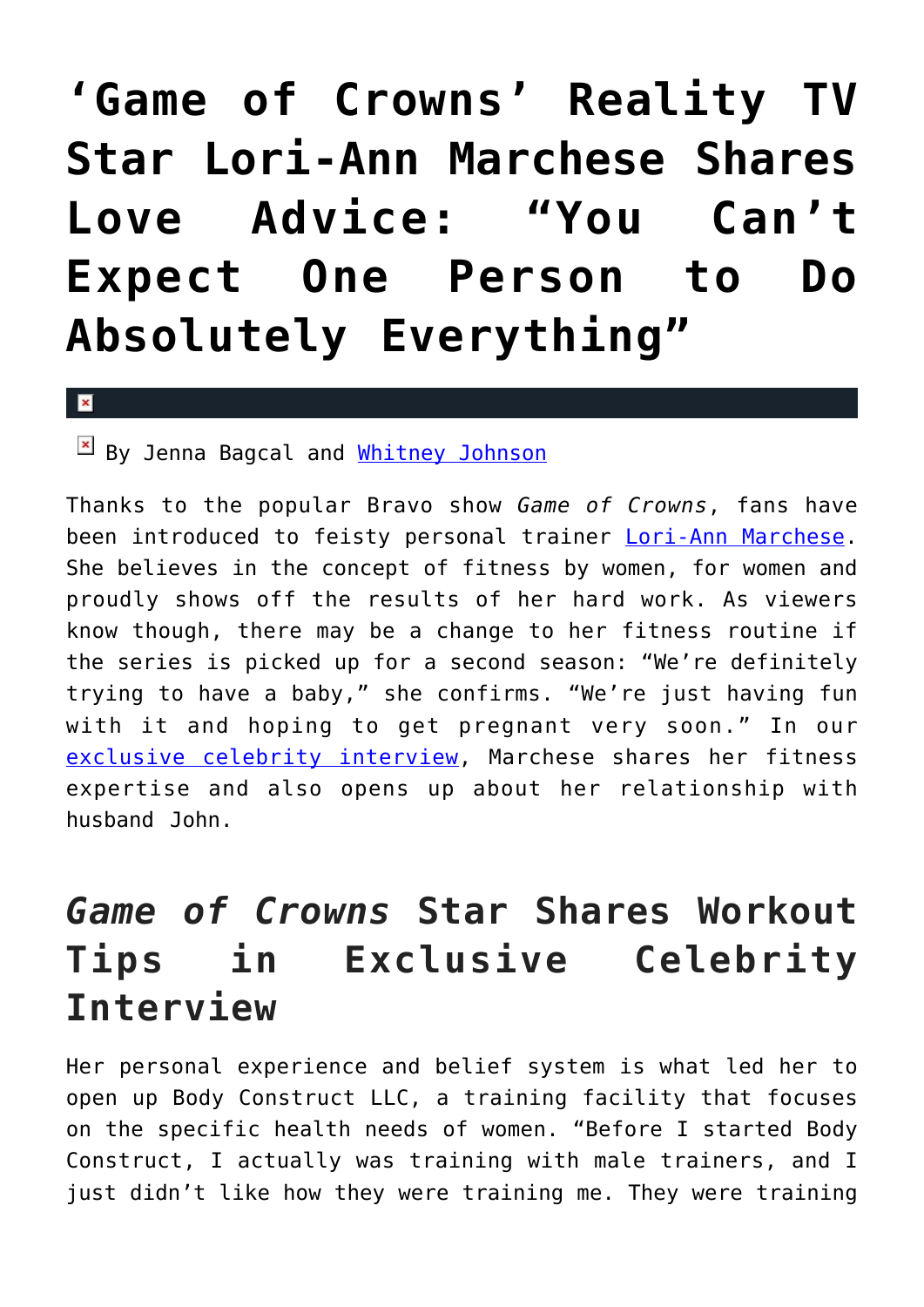me as if they were training themselves," she explains. "I wanted to share my experience with women because I understand a woman's body. If you want to look good, you have to eat right. You shouldn't be taking away carbohydrates from your diet; that's just not a healthy way of living. You'll still lose weight and gain muscle with good exercise and by eating your fruits and vegetables."

**Related Link:** [Celebrity Nutritionist and Trainer Jackie Keller](http://cupidspulse.com/42393/celebrity-nutritionist-trainer-jackie-keller-exercise-relationships/) [Says, "Those Who Exercise With Support from Their Partners Do](http://cupidspulse.com/42393/celebrity-nutritionist-trainer-jackie-keller-exercise-relationships/) [Better Overall"](http://cupidspulse.com/42393/celebrity-nutritionist-trainer-jackie-keller-exercise-relationships/)

When training her clients, Marchese believes in combining cardiovascular efforts with weights. "With exercise, I usually tell my clients to train three times a week. That's going to show results, and that's going to burn the most calories," she shares.

Of course, she knows that many women find it hard to go to the gym or find time to exercise while having a full-time job and a family, so she always keeps that in mind. "I give my clients an exercise program that's going to help them burn fat and help them burn it fast," she says in our exclusive celebrity interview. "You're pretty much out of breath for that hour in the studio, but that's all that you need!"

If you're like many women and hoping to get fit for bikini season, the beauty pageant queen has three simple tips to consider. First, if you have a hard time focusing and motivating yourself, get into a group training program. Second, eat very clean and fresh. "Stay on the outside of the grocery store. Everything on the inside isn't good for you because it's packaged," she advises.

And third, find something that motivates you. "Whether it's a new swimsuit, some short shorts, or a tank top, buy it and hang it in the front of your closet," she shares. "Try it on each week until it fits."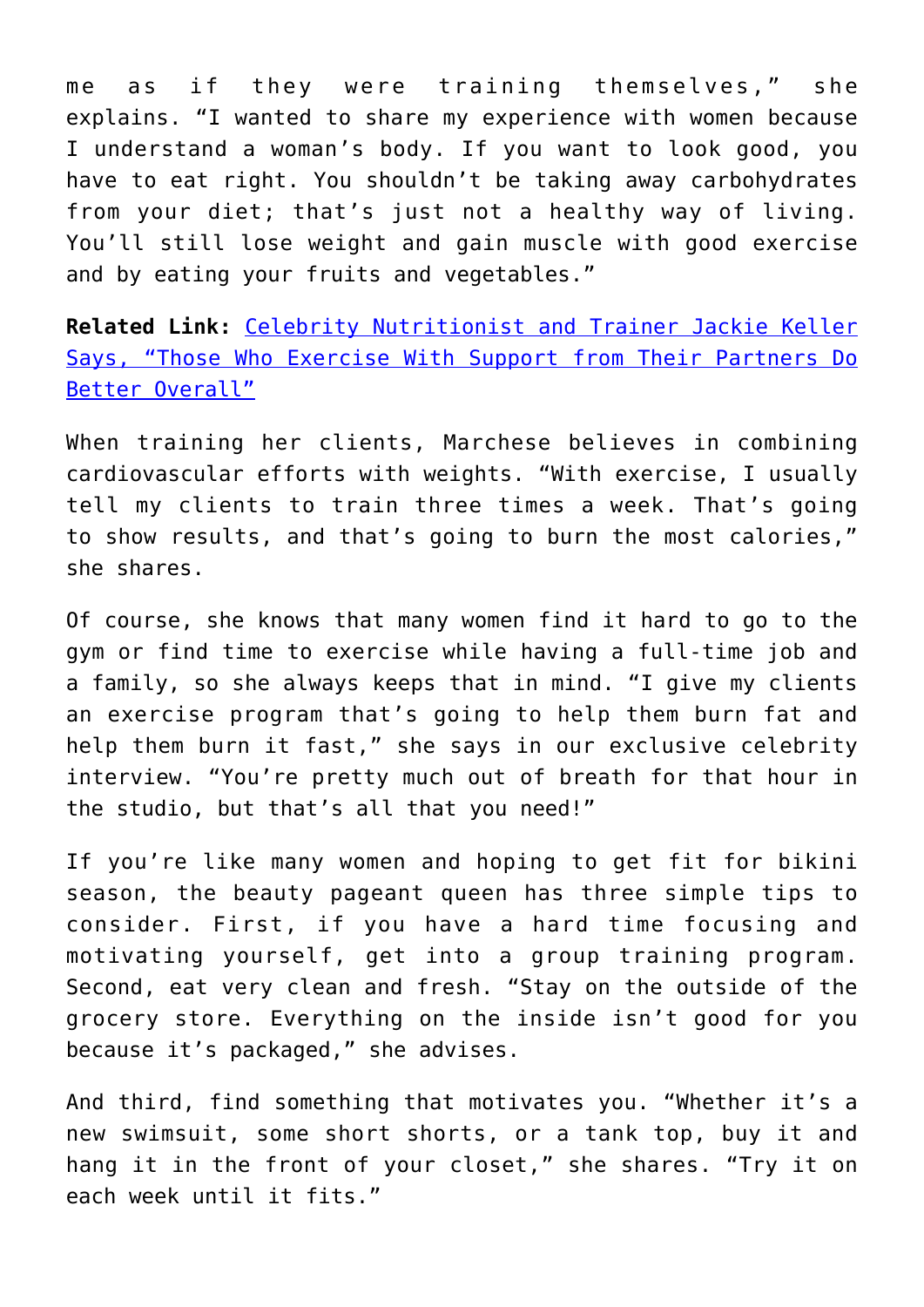**Related Link:** [Date Idea: Warm Up By Exercising This Winter](http://cupidspulse.com/21984/date-idea-exercise-this-winter/)

## **Bravo Reality TV Star Lori-Ann Marchese Gives Love Advice**

Given her fast-paced life, it's no surprise that Marchese finds it difficult to make time for her marriage, business, television show, *and* social life. Still, the reality TV star offers the following love advice: "You and your significant other have to find a middle somewhere. For me and John, I work a lot, and he works a lot, but whoever comes home first cooks that night. You can't expect one person to do absolutely everything — that's impossible."

Although both she and her husband are active, the fitness guru reveals that they don't usually work out together. "I think it can be motivating to work out with your partner, but for me, when I exercise with my husband, he distracts me. All I want to do is sit on his lap, poke him, or make fun of him!" she says with a laugh.

With that thought in mind, she believes that the best workout partner to have is someone who motivates you *without* being a distraction. "If you want to stay focused, you need to exercise with a partner who has the same goals," she shares. "Try to go to the gym or on a run with a girlfriend. That way, you're both there to work out and do your thing."

Although they may not head to the gym together, Marchese is incredibly thankful for her husband's support in other aspects of her life. "He's there for me every step of the way. He's my biggest fan, my everything," she gushes. "He's the one who keeps me going."

**Related Link:** [Exclusive Celebrity Interview: 'Revenge' Star](http://cupidspulse.com/88302/exclusive-celebrity-interview-james-tupper-revenge-relationship-and-love/) [James Tupper Opens Up About His Love Life and Playing David](http://cupidspulse.com/88302/exclusive-celebrity-interview-james-tupper-revenge-relationship-and-love/) [Clarke](http://cupidspulse.com/88302/exclusive-celebrity-interview-james-tupper-revenge-relationship-and-love/)